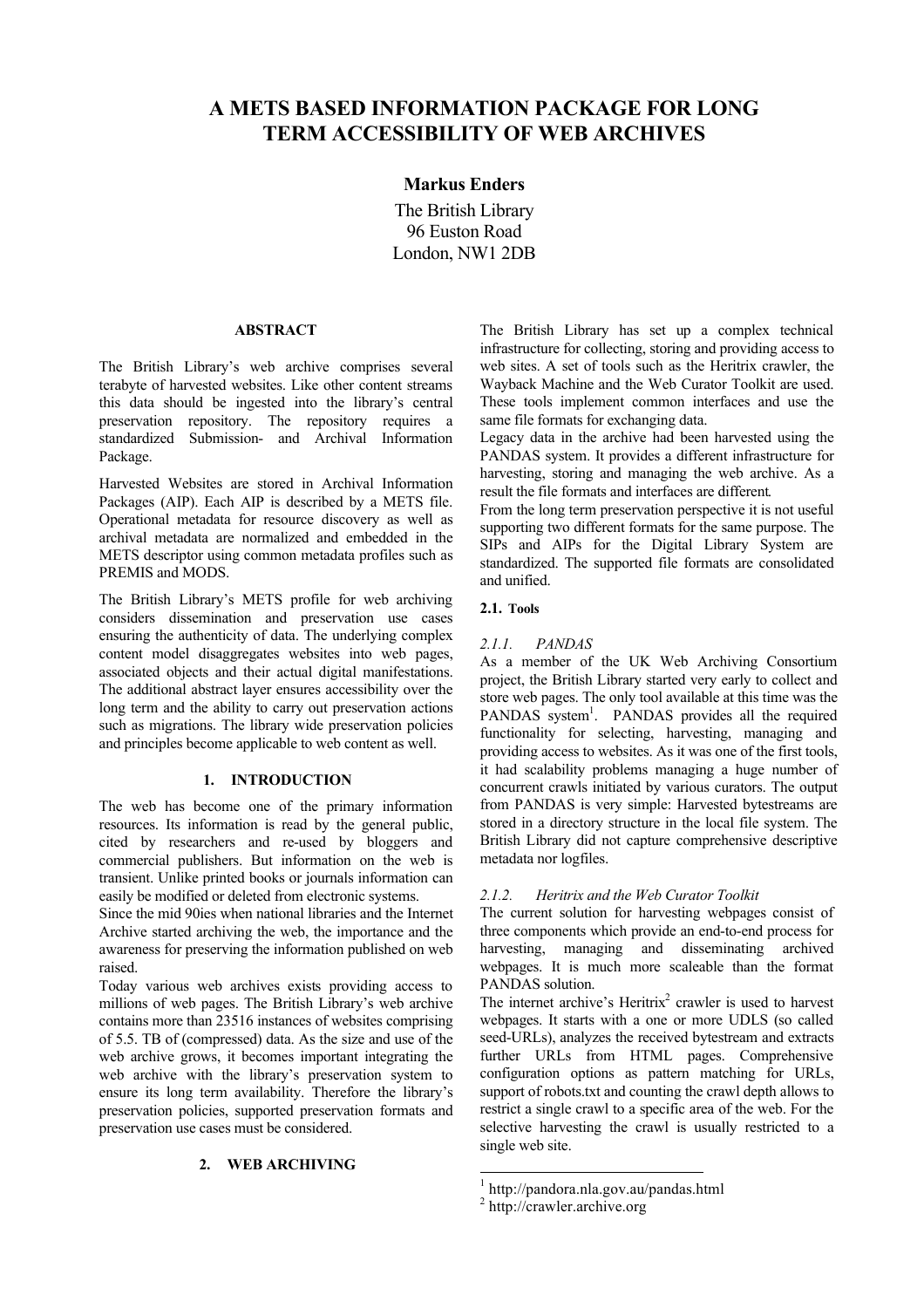The Web Curator Tool (WCT) is used by curators for managing the content and initiating crawls. The WCT allows the curator to set configuration options for the crawler and to schedule crawls for each target. A target is any portion of the web which the curator regards as important to collect and archive. Each target has at least one instance. This target instance is a snaphot of target at a particular point in time. Every time Heritrix is harvesting a target, a new instance is generated.

The Access Tool provides end user access to the harvested content. It uses the metadata which had been captured and generated by the Web Curator Tool as well as the content data which had been harvested by Heritrix. It integrates the open source version of the Wayback machine to access the individual bytestreams which had been harvested by Heritrix.

#### **2.2. Data model of the Web Curator Toolkit**

The OAIS model defines three different information packages for submission, archiving and dissemination. They provide the data which is needed to support the appropriate functionality. Information packages are an abstract concept which encompasses all the data being needed for a well defined set of functions. The information packages of current web archiving tools are focused on supporting submission and dissemination. The data structures and information are stored in a convenient way for the Access Tool and the Wayback Machine to disseminate the data.

Information packages can be split over various files, database records etc.

The web archiving toolset uses a so called  $ARC<sup>1</sup>$  container for storing the content data. It contains the actual bytestreams being returned as a result of every successful http-request. They are enriched with basic technical (size of the bytestream, mime type) and provenance (date and time of harvest) data. The ARC files are created by Heritrix. Every ARC file is accompanied by an index file. It allows non-sequential access, as it records the location of each URL within the ARC container.

Descriptive and rights metadata are not stored in the ARC container, but in a relational database. The information in the database is captured by curators using the Web Curator Tool.

The information in the The Heritrix crawler creates a number of different logfiles for each crawl. These logfiles contain provenance information about the harvested and stored bytestreams as well as those requests which failed. Failed requests may or may not return a bytestream. In case of http-errors the web servers are usually returns a bytestream and an appropriate error code in the httpheader. This bytestream is stored in the ARC container. Other errors such as runtime errors of the software may not

return a bytestream. The only evidence of such a request is recorded in the logfile. The logfile enables the curator to retrace the crawler's path through a website and discover the reason if the bytestream for some URLs is not available in the archive.

For provenance purposes the crawler's configuration is also stored. It stored the schedule for regular crawls which is set by the curators using the Web curator Toolkit. They are also responsible for configuring the crawler regarding the crawl depth and URL-patterns. These settings define the conditions for Heritrix to stop following hyperlinks. Besides this process related information, the Web Curator Tool allows the curator to capture descriptive metadata for each target. The metadata is used for resource discovery purposes.

According to the OAIS model both tools – PANDAS as well as WCT/Heritrix - are creating information packages which are used for submission (SIP) and dissemination (DIP). Their content model is defined by the technology being used and optimized for collecting and providing access to webpages. Long term preservation requirements had not been considered. Both SIPs support different standards and are structured differently. As a consequence the integration with other systems, including the library's long term preservation repository is very poor. The systems being used for web archiving are using their own technical infrastructure.

For preserving web content in the long term, the content model must be harmonized. The archival store can only support a single format for the Archival Information Package. This format must be based on common standards and consider long term preservation requirements. Besides the operational metadata being embedded in the SIP/DIP, additional archival metadata must be generated and stored.

### **3. PRESERVATION REQUIREMENTS**

In the long term it will be difficult for the library to run and maintain different systems for storing, managing and preserving information. A library's Digital Library System (DLS) is responsible for storing Archival Information Packages from various sources and various content streams. As a consequence web content must to be ingested into the library's archival store as well. The same common standards and policies must be used.

The Digital Library System serializes metadata as well as content information as files in its internal file system. While the content is stored in so called container files, the descriptor of each package is serialized using the Metadata Encoding and Transmission Standard  $(METS)^2$ . METS is a framework for describing a digital resource and all components of it. In this case it describes a single instance of a website harvested at a particular point in time (target instance). Every instance is stored in a separate information package.

The METS description of the resource comprises descriptive, technical and preservation metadata as well as

 <sup>1</sup>

http://www.archive.org/web/researcher/ArcFileFormat.p hp

 <sup>2</sup> http://www.loc.gov/standards/mets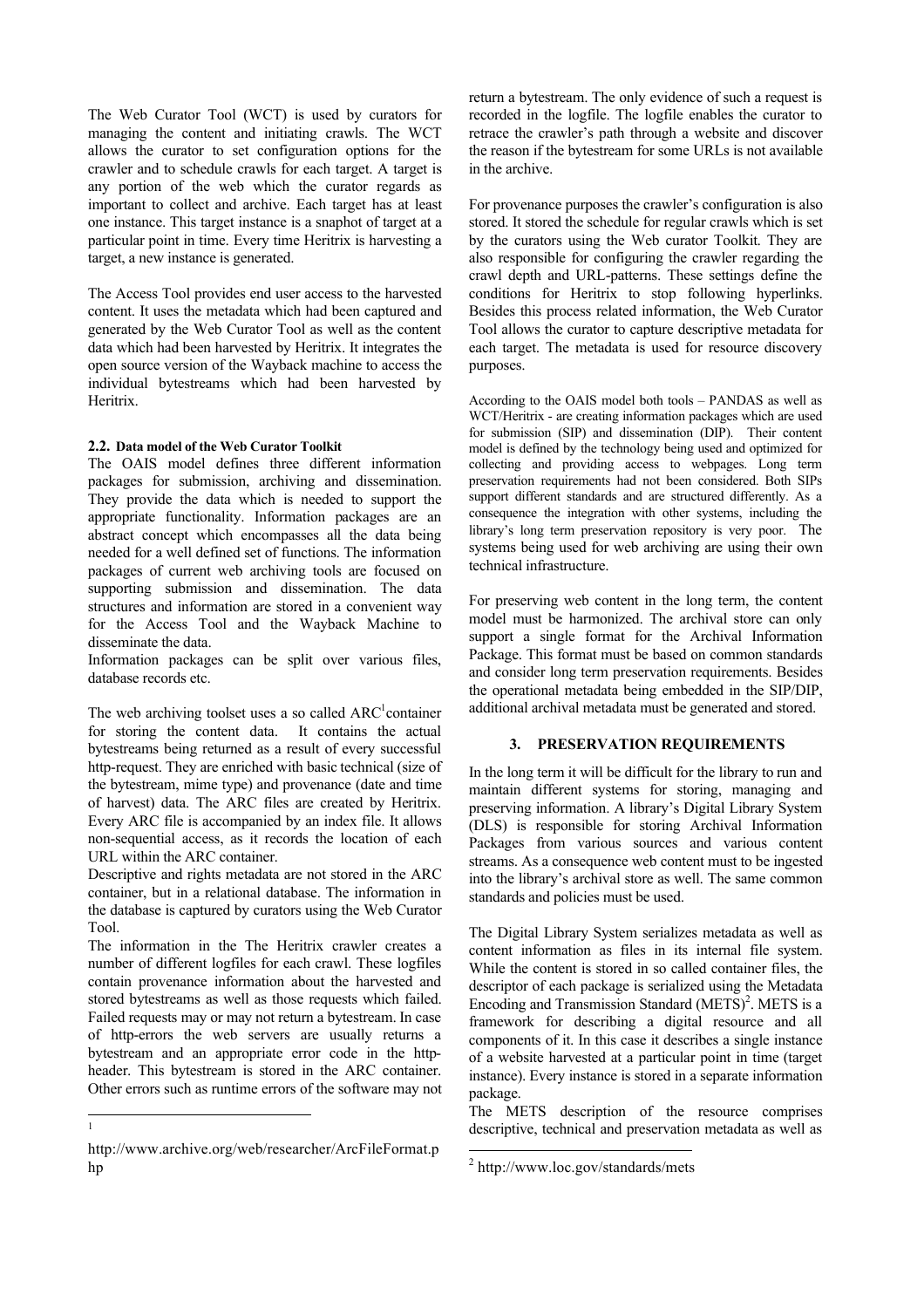the internal structure of the resource. The internal structure defines all the objects the resource consists of: abstract entities such as website and webpages, container files and bytestreams as well as their relationships.. METS uses so called extension schemas such as PREMIS, MODS, Dublin Core to store descriptive and preservation metadata Though a different schema is used, this metadata is part of the METS file.

The library's Digital Library Systems (DLS) stores the METS file and content files in its internal file store. The file store hold three distributed copies of every file. The actual content files are bundled in container files which are similar to the Heritrix output. Instead of ARC the standardized WARC format is used for the container files. All ARC containers had to be migrated to WARC prior to ingest as the DLS' ingest interface accepts only WARC containers with an appropriate METS descriptor.

Storing and preserving bytestreams is just one prerequisite for ensuring the accessibility of information in the future. File Formats, transport protocols and the supported software will change over the next decades. It is uncertain if web browsers and underlying HTML pages will still be the tools and formats of choice and how future software tools will be able to render today's web pages. Preservation actions such as emulation and migration will ensure that the information can still be rendered. Though the web page's manifestation (the bytestream) may change the appropriate documentation ensures information's authenticity.

Preservation metadata ensures the authenticity. It makes "digital objects self-documenting over time"<sup>1</sup> and is an important part of each Archival Information Package (AIP) record. It includes technical details on structure and format of a bytestream as well as the history of all actions taken to maintain the bytestream's information. It is part of the digital provenance metadata for each bytestream which is partly captured when it is harvested. Additional actions may occur prior to ingest into the repository: virus checks, format migrations or other transformations. These actions are properly documented in the preservation metadata record. In case preservation actions result in new bytestreams, the relationship between the old and new bytestream is recorded.

Though the AIP's data structure focuses on supporting preservation, it must consider dissemination use cases as well. Some functions of the access system rely on metadata which needs to be provided the AIP. According to the OAIS model, the Dissemination Information Package (DIP) is derived from the AIP.

#### **3.1. Standardizing the SIP**

The ingest process handles two different kind of submission packages. The PANDAS package is significantly different from the package provided by Heritrix and the WCT. Content data is stored in a directory structure instead of using container files. The metadata provided by PANDAS is very limited compared to the metadata the WCT provides.

For reasons of efficiency the British Library decided to standardize the submission information package for the purpose of ingest into the Digital Library System (DLS). Standardizing the submission information package is also beneficial in the long term as it can assumed that different tools will be used for harvesting data and create Submission Information Packages. Modified policies and new use cases may require additional. As a consequence the container formats as well as the amount and granularity of metadata may change in the future.

Content and metadata are normalized when the sSIP is generated from the SIP. The sSIP supports a single container format. All content data must be embedded in one or more  $WARC<sup>2</sup>$  containers. The British Library decided to use WARC as the standard container for web content since it became a NISO standard in 2009.

ARC containers which are provided by Heritrix must be migrated to WARC containers. The web content harvested by PANDAS need to be migrated into WARC containers as well. In this case, the HTML files need additional transformations as PANDAS modified all the hyperlinks in the harvested HTML files. Instead of keeping the original URL, the links are using relative URLs pointing to the appropriate files the local file system. As the local files are embedded in the WARC container, the URLs need be replaced by absolute URLs.

Normalizing data and metadata from two very different sources is a challenge when both sources provide a very different quality of data. It becomes even more difficult, when future sources, preservation actions and requirements need to be considered. New tools may provide additional information or transform content in different, yet unknown ways. For this reason data model must be easily extendable and flexible to accommodate additional metadata.

#### **3.2. sSIP/AIP content model**

The standardized Submission Information Package (sSIP) uses a similar structure than the AIP. Metadata as well as content are stored in the same way using the same standards for metadata and container formats.

Both information packages share the same underlying content model. The content model defines so called abstract entities. Abstract entities represent the objects containing which need to be preserved. Unlike the content model of the web crawlers, the data model for the sSIP and

<sup>&</sup>lt;sup>1</sup> PREMIS Data Dictionary for Preservation Metadata, version 2.0, March 2008,

http://www.loc.gov/standards/premis/v2/premis-2-0.pdf

<sup>&</sup>lt;sup>2</sup> Web Archive File Format:

http://www.digitalpreservation.gov/formats/fdd/fdd0002 36.shtml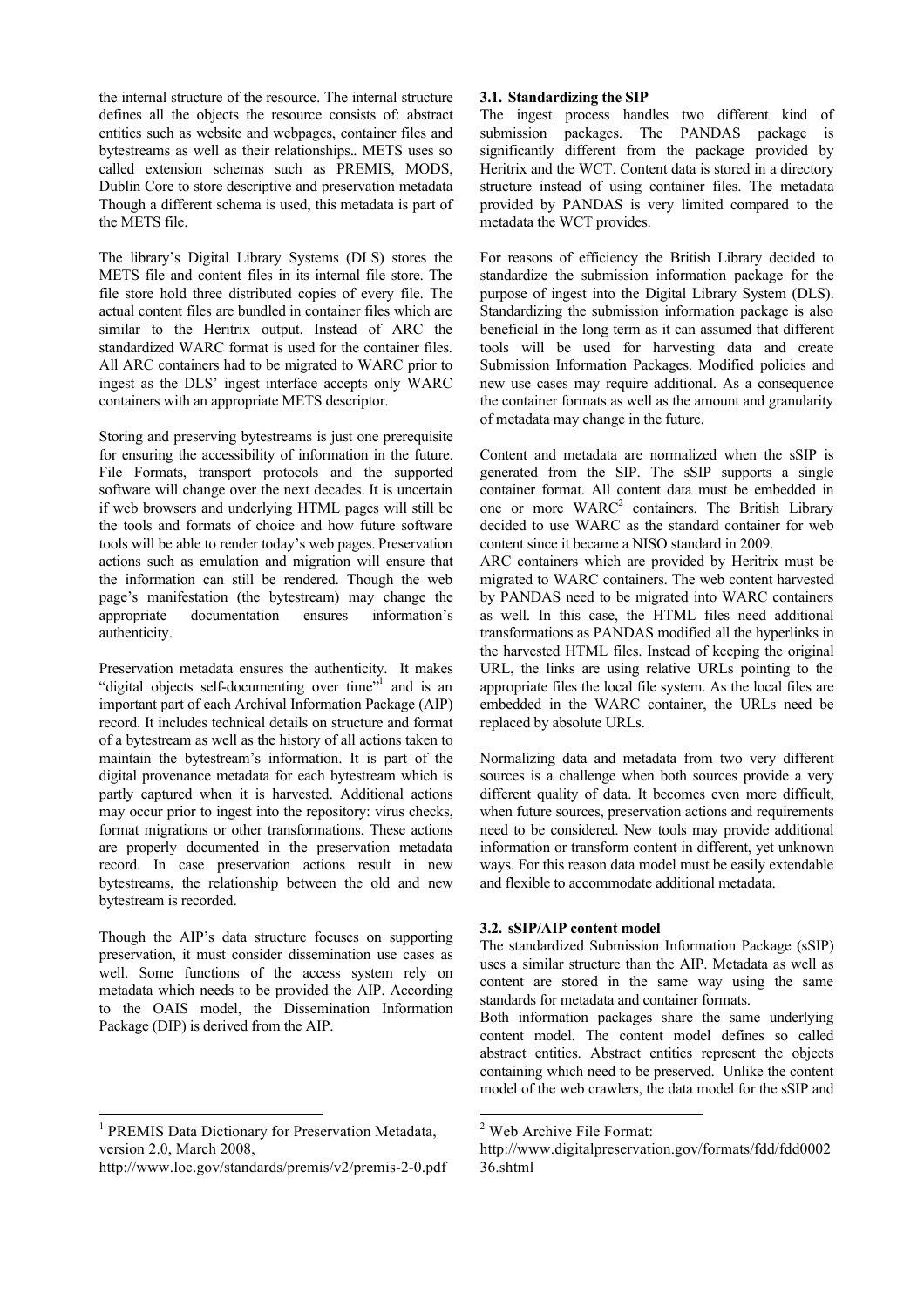AIP disaggregates the preservation object from its digital manifestation.

Over time a number of different manifestations may occur. Content files will be migrated to new file formats. In abstract entity will remain and described by the same metadata record. Abstract entities are usually created by intellectual work. Therefore they are also called intellectual entities. Each of them may have a descriptive metadata record. This record describes the intellectual entity itself – e.g. the webpage and not its HTML manifestation.

The British Library's content for web archiving uses the following abstract entities:

- Website: a website is a collection of webpages which are interconnected and accessible under the same domain name. Usually the same organization or person is responsible for those pages. From the curatorial perspective a webpage must be regarded as preservation worthy in order to become part of a website. Not all webpages available under the same domain name become part of a website. A website must have basic descriptive metadata.
- Webpage: a webpage is a resource which is intended to be accessible and displayable as a distinct object. This resource is referenced by one or more hyperlinks which are forming the connections between webpages of a single website. Each webpage should have a descriptive metadata record. However in practice it proofed difficult to capture this metadata this metadata.
- Associated objects: An associated object is part of a webpage. Its rendition is embedded into the rendition of the whole webpage. The webpage provides the context for the associated object. An image being part of a webpage would be an associated object.

Every Webpage has a digital manifestation. It consists of at least one file or bytestream which can be interpreted and rendered to show the actual content of a Webpage. A digital manifestation may comprise several files. HTML based Webpages comprise of an html page, all referenced image files and Cascading Style Sheets containing important rendering information. An information system, such as a web browser, needs all those components to render a Webpage properly.

After a period of time this digital manifestation of a Webpage might become unrenderable. The manifestation or certain elements within the manifestation (e.g. the images) might not be rendered by common web browsers. The web as an open environment had to cope with incomplete support of standards as well as with different interpretation of standards from very early on. Complex Websites are often created for a certain group of browsers and browser versions. Once these browsers are not available anymore or unsupported by future operating systems, a migration might become a sensible alternative to provide further access to the content.

Whether a migration will result in a slightly different HTML file or a new file format (like PDF), it will create a new digital manifestation of a Webpage. Storing information about this migration process is essential for long term preservation. Preservation metadata attached to each file or bytestream must contain information about its origin. Providing an audit trail for a Webpage will ensure the authenticity of the data being stored.

A single manifestation consists of all content files which are required for a Webpage. All files are stored in WARC containers. For the initial crawl of a website a single WARC container will contain all files. The WARC container retains the curatorial coherence of the website.



**Figure 1**. Content Model of the sSIP/AIP

The files of subsequent crawls or migrated Digital Manifestations may be stored across more than one WARC container. Every crawl will pass a deduplication process. This process detects any newly harvested bytestreams which had been stored earlier. In this case the file is not stored a second time. A migration might not impact all files. Some files of a digital manifestation might be unchanged. As no duplicates of files are stored, these unchanged files are stored in a separate WARC container than the migration results. In both cases the AIP's content is stored in several WARC containers.

## **3.3. Implementation of the data model**

The data model was implemented in two stage. In the first stage the complete model was serialized using the METS framework. Every single object from the data model was represented by an appropriate XML element. As much metadata as possible were extracted, standardized and embedded into the METS descriptor including information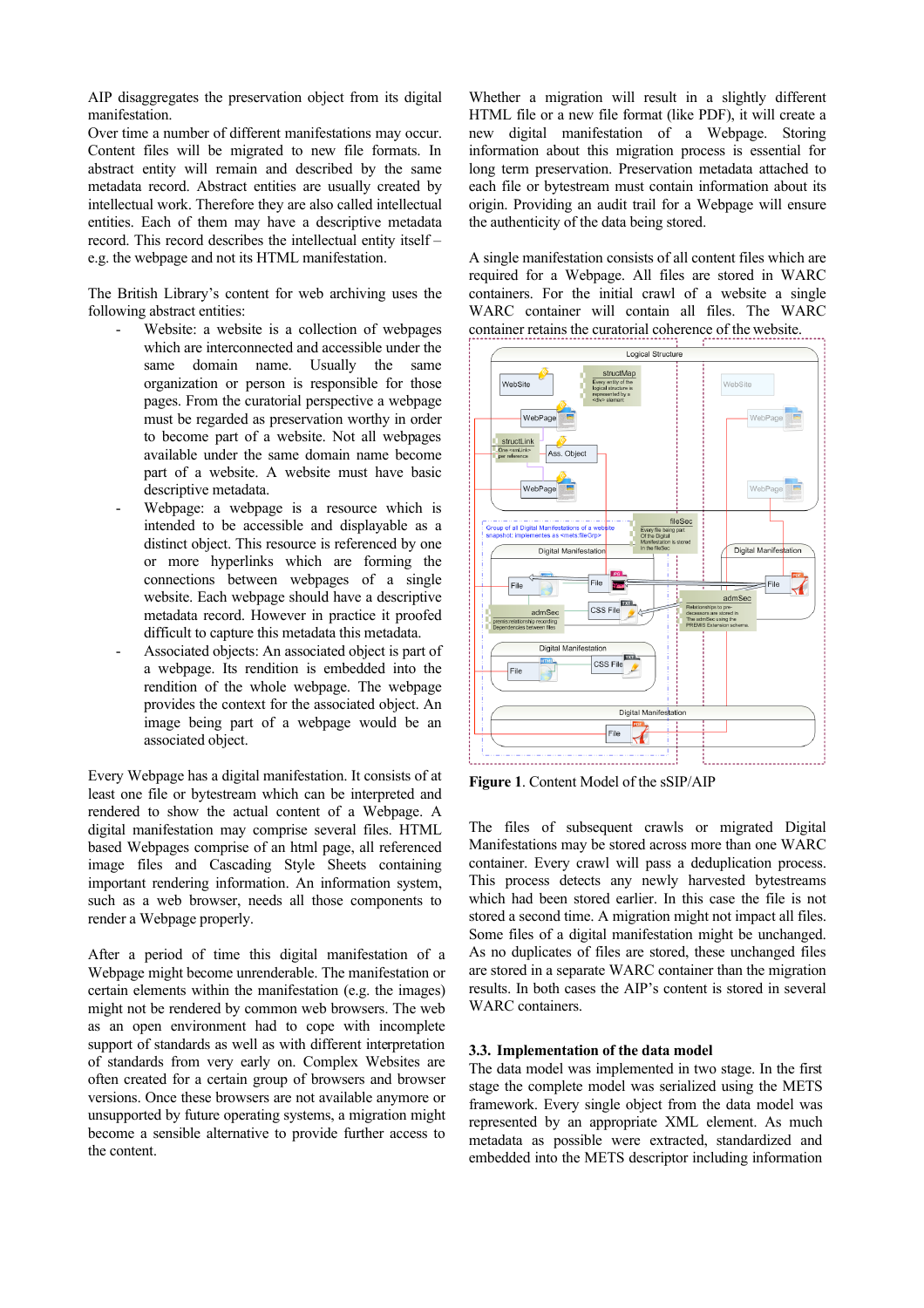from the logfiles, the WARC container and WCT database. The resulting METS descriptor for a single SIP/AIP is very large.

In the second phase the METS serialization was reviewed regarding storage size. The underlying data model wasn't modified, it's serialization was. The main aim was to reduce the size of the overall SIP. This lead to a few basic principles:

- Only those objects are defined in the METS about something needs to be said: either because appropriate metadata records are available or these objects need to referenced, accessed etc.
- Information is just stored once where possible; metadata is not stored in the METS file if it as already stored in additional files (WARC container, logfiles) which are part of the SIP/AIP.

The size of the METS container could be reduced significantly.

```
<mets:structMap TYPE="logical">
<!-- the website containing webpages -->
    <mets:div TYPE="WEBSITE">
       <!-- the first webpage -->
       <mets:div TYPE="WEBPAGE"/>
       <! definitios of image -->
       <mets:div TYPE="ASSOCIATEDOBJECT" />
       <!-- the second webpage -->
       <mets:div TYPE="WEBPAGE" />
   </mets:div>
</mets:structMap>
```
**Figure 2.**  $\leq$  structMap in METS representing the logical structure of a harvested website

# *3.3.1. Structural metadata*

Abstract entities are represented by a  $\langle \text{div} \rangle$  element in the structMap section. The structMap section is the central section of each METS instance. Nested  $\langle \text{div} \rangle$  elements represent the logical structure of the website. According to the content model the hierarchy consists of three levels. For practical reasons the data model implements a simplified version of the content model. The data model's implementation restricts the hierarchical level of <div> element to two. The uppermost <div> elements represents the Website. All the other abstract entities are represented by <div> elements which are direct children of the website's <div> element. They are just available in cases there is something to say about the individual webpage or associated object (e.g. a metadata record is available). Otherwise the website's  $\langle \text{div} \rangle$  is the only  $\langle \text{div} \rangle$  in the structMap.

The content model defines relationships between webpages. They represent the navigational structure of a website and can be regarded as a site map. This information is also not recorded in the METS file for practical reasons. It would require parsing every html file to extract the links. Appropriate use cases justifying the additional effort are not regarded as relevant.

## *3.3.2. Descriptive metadata*

Every <div> element may have one or more descriptive metadata records. Each metadata record is stored in its own <dmdSec> element. The British Library's web archiving profile supports Dublin Core and MODS records. All the descriptive metadata related to the website such as the title and subject are mapped to  $MODS<sup>1</sup>$  using the latest 3.4 schema. Additional MODS elements such as typeOfResource, digitalOrigin and genre are set to fixed values. The Dublin Core elements being captured using the Web Curator Tool are recorded in a separate metadata section using the Dublin Core simple extension schema. Only those elements with very distinctive semantics are mapped to(e.g. title, creator) and recorded in the MODS record. Others with broad semantics such as dc:source are not mapable. These elements are only stored in the Dublin Core metadata section

## *3.3.3. Rights metadata*

The web curator tool allows capturing basic rights metadata regarding the public access of data. This data is stored in the underlying relational database and used by the Access Tool when providing or restricting access to the content. As a consequence the rights metadata is proprietary. An extension schema had been derived from the WCT's database model. The rights metadata is recorded in its own administrative metadata section (<amdSec>) within the METS descriptor. Rights metadata are only available for the website. The administrative metadata section is attached to the <div> element representing the website. Webpages or associated objects do not have their own metadata section containing access rights.

# *3.3.4. File defenitions*

All container files are defined in the file section. Individual bytestreams within the container files are not defined unless there is a specific reason for it:

- A bytestream has a preservation metadata record which is needed in case of format migrations, recording certain provenance information etc.
- Deduplication: The content of a container belongs to more than one SIP/AIP; only relevant for the domain crawl, not for the selective crawl.

To distinguish the different purpose of bytestreams appropriate file groups are used. The web archiving profile supports the following groups:

- DigitalManifestation file group: The digital manifestation of all webpages and associated objects as well as their helper files (CSS, javascript etc.) are grouped into a single file group. It contains all files which are needed to render the whole website.
- Logfile file group: The Logfile group contains all logfiles. Created by the crawler (Heritrix or

 <sup>1</sup> http://www.loc.gov/standards/mods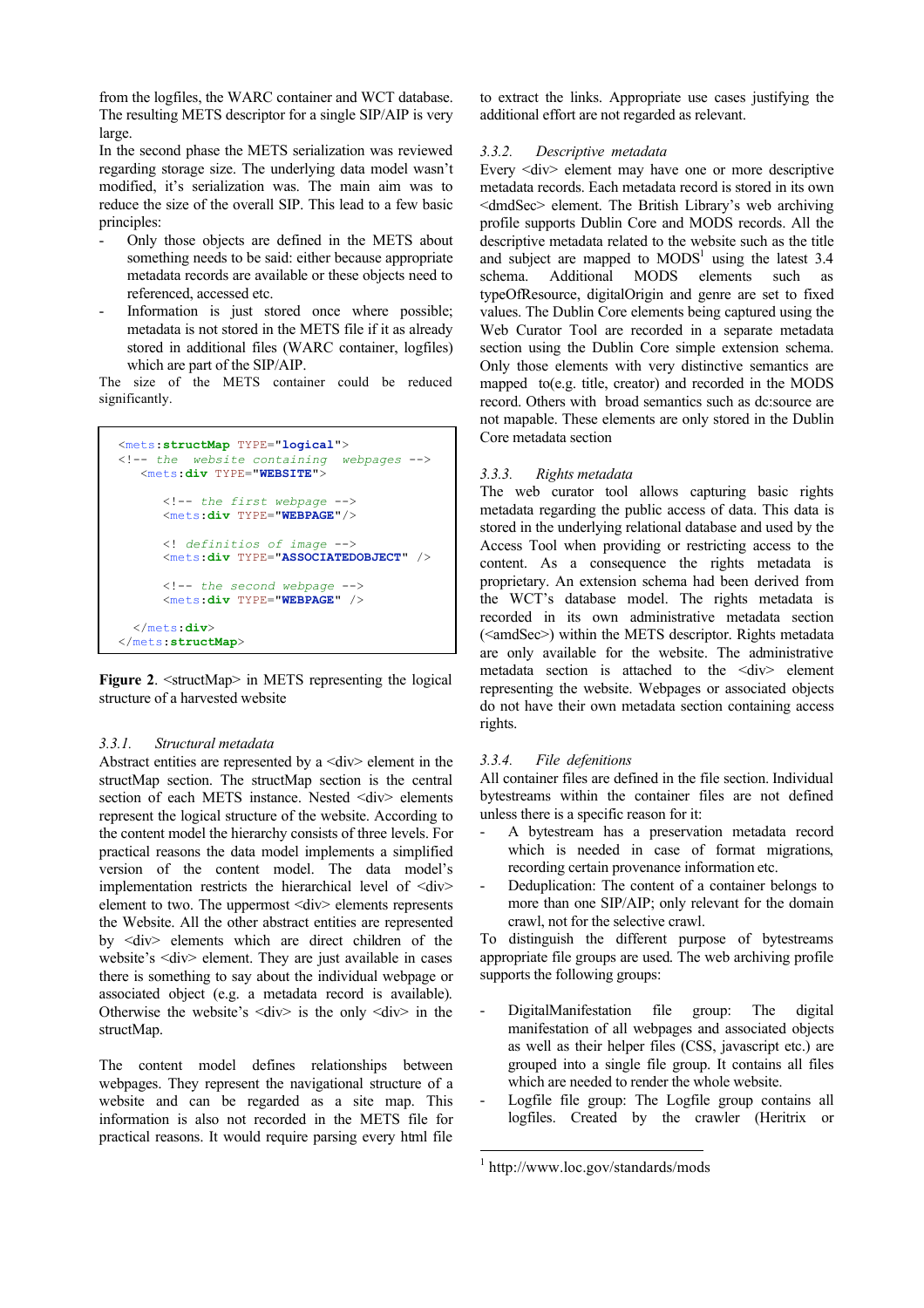PANDAS). Logfiles provide useful provenance information. The crawl logfile contains information about every URL which had been requested. Error logfiles track any error which occurred during the harvesting process and may indicate the reason why a bytestream is not available in the AIP/SIP.

- Viral Files: all infected files are defined in this group; they are not regarded as part of the digital manifestation.

| $mets: mets$<br>$ments:fileSec>$                                                                                                            |
|---------------------------------------------------------------------------------------------------------------------------------------------|
| $< ! - -$<br>The Digital Manifestation file group<br>with the definition of two files --><br>$ments:fileGrp$<br>USE="DigitalManifestation"> |
| $\frac{2}{\sqrt{m} \text{ets}}$ : fileGrp><br>define a separate group for<br><math>logfiles</math>                                          |
| <mets:filegrp use="Logfile"><br/><math>\frac{2}{\sqrt{m} \text{ets}}</math>: fileGrp&gt;</mets:filegrp>                                     |
| < mets: fileGrp USE="ViralFiles"><br>$\frac{2}{\sqrt{m} \cdot 1}$ silegrp>                                                                  |
| $\frac{2}{\pi}$ ets:fileSec><br>$\frac{2}{\sqrt{m} \cdot 1}$                                                                                |

**Figure 3**. <fileSec> in METS defining different file groups.

As mentioned above all the data is stored in WARC containers. A WARC container consists of a so called WARC records - one for every successful http-request. Beside the actual content data it stores information on the http-protocol level such as response codes, file size and format type. Every WARC record is compressed within the WARC container.

In case a single bytestream needs to be defined in the METS, the complex structure of a WARC container must be represented. The container, the individual WARC record and the bytestream within the record are all represented by nested <file> elements.

The WARC record's  $\langle$ file> element contains specific information about the location of the WARC record within the container. The appropriate byte offsets are stored in the <file> element's BEGIN and END attributes. These two attributes were just introduced into the METS schema since version 1.9.

The same mechanism is used for recording the start and end of the actual content within the WARC container is stored in the content file's <file> element using the BEGIN and END attributes as well. It is important to note that before the actual content can be retrieved from the WARC record it needs to be uncompressed first. The <transformFile> element indicates which algorithm must be used for uncompressing the WARC record.

The value for the BEGIN and END attributes are also stored in the proprietary CDX files created by the Heritrix crawler. These files are index files for a WARC container and are used for randomly access content bytestreams from the WARC file. They are not part of the Archival Information Package as they are regarded as an access file. Its information can easily be reconstructed from the WARC container itself.

```
<!-- the WARC container itself -->
<file ID="container01"> 
 <transformFile
 TRANSFORMTYPE="decompression"
 TRANSFORMALGORITHM="WARC"
 TRANSFORMORDER="1"/>
  <!-- the WARC record within the WARC 
 container -->
 file ID="gzip01" BETYPE="BYTE"
       BEGIN="20" END="22674">
   <transformFile
   TRANSFORMTYPE="decompression"
   TRANSFORMALGORITHM="GZIP"
  TRANSFORMORDER="1"/>
       <!-- the content bytestream within
         the WARC record -->
     <file ID="contentfile01"
     BETYPE="BYTE" BEGIN="623"
      END="35143" CHECKSUM="xxxxxx" 
      CHECKSUMTYPE="SHA-512" SIZE="35123"
     MIMETYPE="text/html"/>
```
**Figure 4**. Example showing METS structure recording the internal structure of a WARC container file.

The first version of the METS profile defined every bytestream as a <file> element. The idea was to support (future) end-to-end business processes embedding all necessary information in the AIP. But as the current dissemination tool (wayback machine) doesn't support METS and the byte offset information can easily be extracted from the WARC file itself, the review regards the index information as redundant and consequently abandoned it from the SIP/AIP.

But having defined the mechanism for storing this information in METS, the AIP could record and provide all necessary information which is required for the dissemination of content. The data-requirements of the Access Tool had been considered when defining the AIP's data structure.

In case a bytestream is represented by a <file> element it must have an administrative metadata record attached. It contains basic preservation metadata as well as digital provenance information.

#### **3.4. Preservation Metadata**

The British Library's web archiving profile uses the PREMIS metadata schema as an extension schema to METS. PREMIS records are stored within each file's administrative metadata section (<admSec>). Content files, helper files and container files must have an administrative metadata section. Though WARC records are represented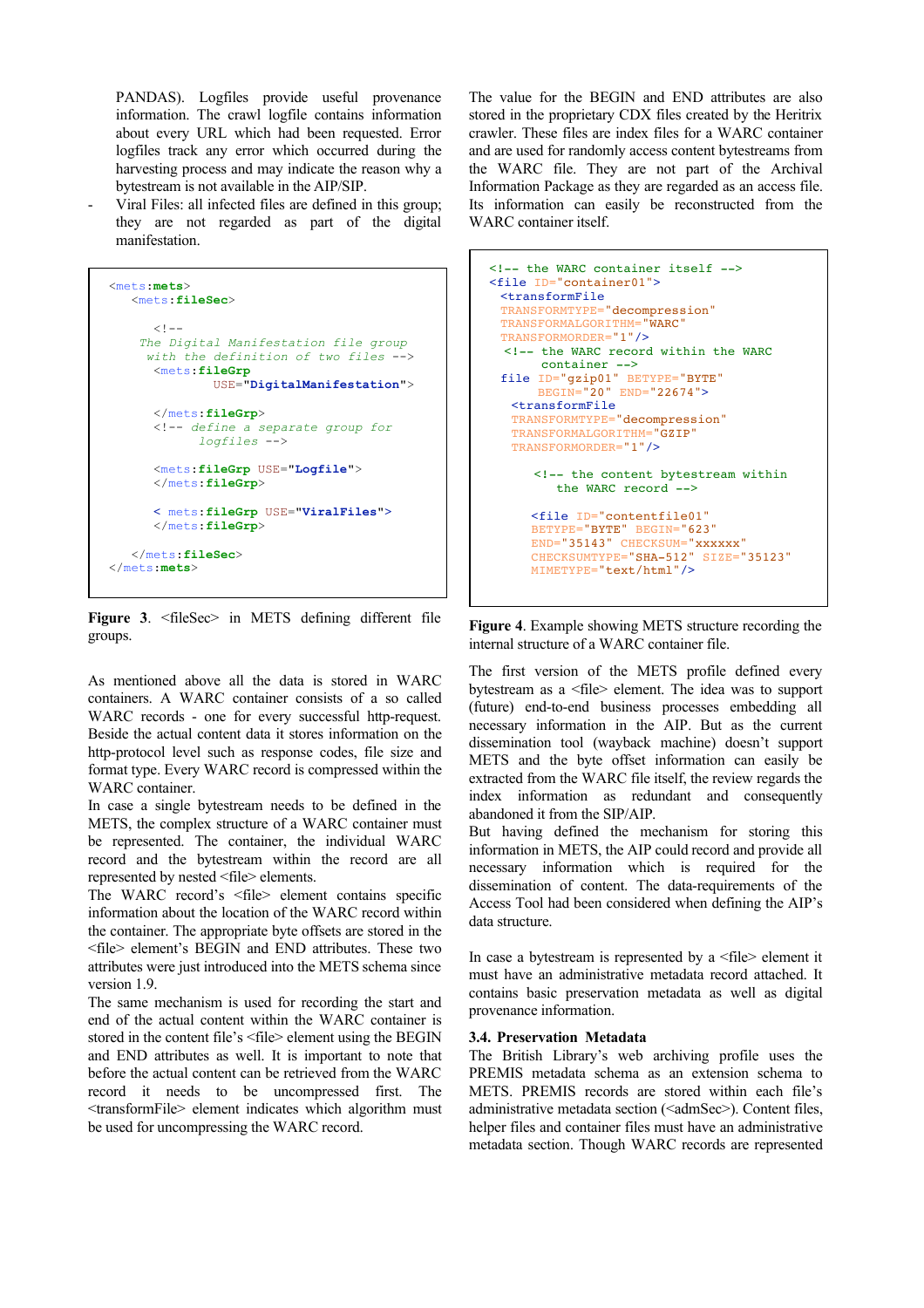by a <file> element they don't have a metadata record of its own.

## *3.4.1. Technical metadata*

The preservation metadata record stores basic technical information about each file:

- Checksum: the SHA-512 checksum is calculated and recorded in the <premis:messageDigest> element as well as in the CHECKSUM attribute of the METS' <file> element.
- Size: The <premis:size> element records the size of the content bytestream in bytes. It contains the same information as the SIZE attribute of the METS' <file> element.
- Original URL: the URL which had been used in the http request. This URL is hostname based and may therefore not specify the actual server which submitted the bytestream to the crawler. In load balancing and virtual server environments the http-request may be redirected internally. The hostname based URL is recorded in the <premis:originalName> element and is retrieved from the crawler's logfile.
- File Format: The file format is retrieved from the HTTP-header in the http-response as it is recorded in the crawl log. The file format information is extracted from the crawl log and captured in  $\leq$  premis: format $\geq$ . For the AIP this information is enriched with an appropriate reference to the PRONOM file format database using the DROID tool.

The METS descriptor stores preservation metadata for the container file as well. As the WARC file is assembled during the crawling process is does not have an original filename. The format information is set to "application/warc" as this is the official MIME type of the file format.

# *3.4.2. Provenance metadata*

Provenance metadata is recording the history of a digital object. PREMIS provides an event framework for storing events within the bytestream's preservation metadata record. During a bytestream's lifecycle various events will have an impact on the object. Most events are occurring as part of well defined business processes. The METS profile defines all the events which may occur during the end-toend process and have an impact on the web content during its life cycle. As business processes may change in the future, the event model may be extended with additional events.

Some events are only extracting or verifying information and don't have any impact on the bytestream itself. Other events have an impact on the bytestream as they are creating or modifying the content itself. To provide a comprehensive audit trail and ensure the information's authenticity it is important to record all events. Each event has a timestamp, an outcome and an associated agent. PREMIS defines an agent as a separate entity. Agents may be persons or software systems which were responsible for an event.

```
<premis:event>
    <premis:eventIdentifier>
      <premis:eventIdentifierType>local
       </premis:eventIdentifierType>
     <premis:eventIdentifierValue>event01
       </premis:eventIdentifierValue>
    </premis:eventIdentifier>
    <premis:eventType>migration
     </premis:eventType>
    <premis:eventDateTime>2006-07-16T19:20:30
    </premis:eventDateTime>
    <premis:linkingAgentIdentifier>
     <premis:linkingAgentIdentifierType>local
     </premis:linkingAgentIdentifierType>
    <premis:linkingAgentIdentifierValue>
      agent001
     </premis:linkingAgentIdentifierValue>
    </premis:linkingAgentIdentifier>
</premis:event>
```
# **Figure 5**. Representation of an event in PREMIS

The web archiving profile defines two different events: virus check- and migration event. The harvest process is not recorded in the PREMIS record as metadata should not be stored redundantly. The logfiles whicha re part of the SIP and AIP are already containing appropriate provenance information such as the URL, IP-address, datetime stamps and the http-return code.

*Virus-Check Event:* Each file which is ingested into the archival store is checked for viruses. The virus check event is recorded on level of the WARC file. Only in the exception that a virus had been detected, the appropriate bytestream is defined in the file section and an appropriate PREMIS record with the event information is recorded on bytestream level.

In case a virus is detected the ingest system tries to clean the effected bytestream. This may or may not be successful. Depending on the success, the output of the event is recorded in the <premis:eventOutcome> element:

| <i>Value</i> for<br>eventOutcome | Virus check outcome                                            |
|----------------------------------|----------------------------------------------------------------|
| no virus detected                | No virus detected                                              |
| viral, cleaned                   | virus detected, bytestream<br>had been cleaned<br>successfully |
| Viral, failed but forced         | virus detected, but cannot be<br>cleaned                       |